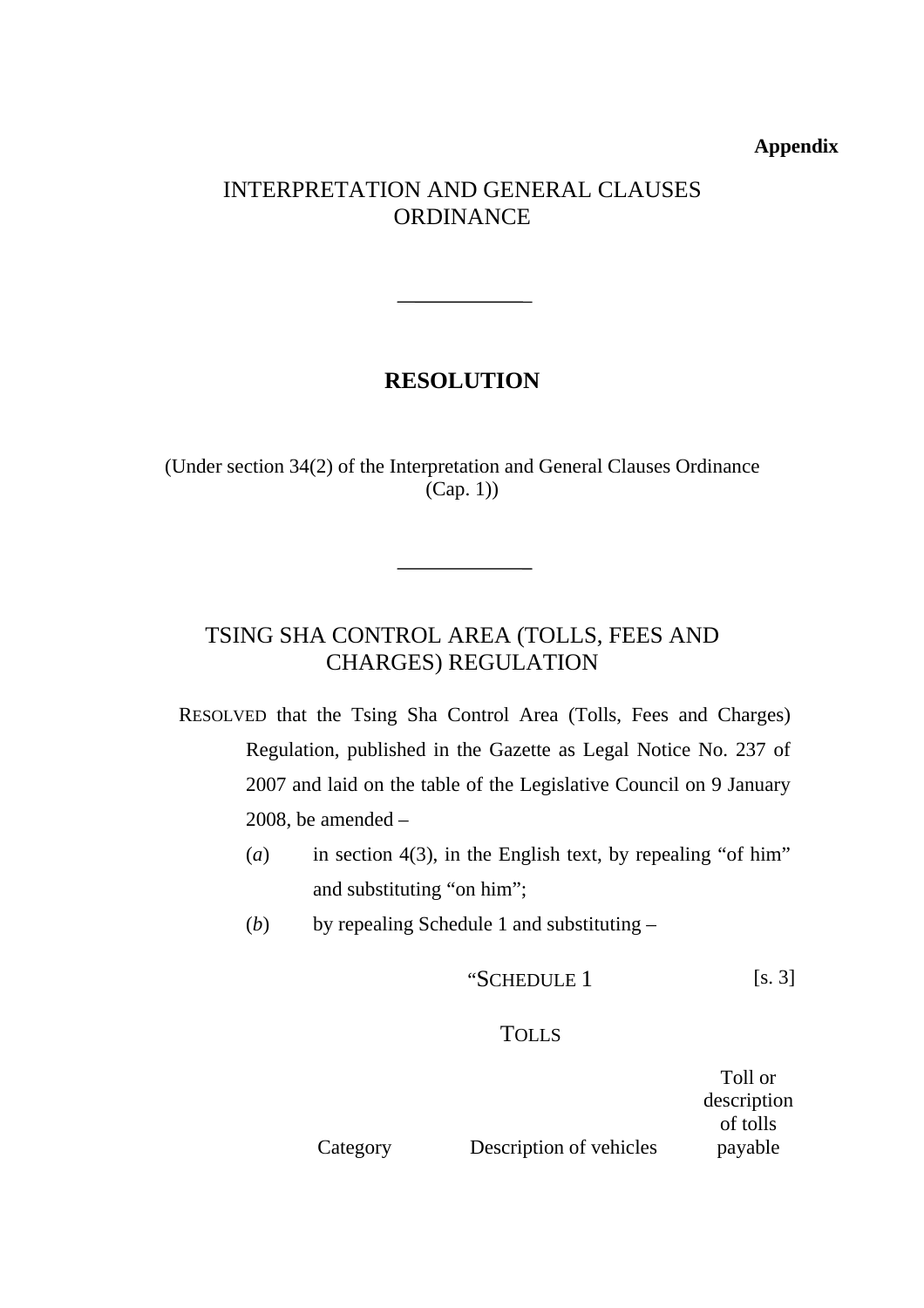| 1. | $\left(a\right)$ | Motor cycle                                                                                                                                           | \$8 |
|----|------------------|-------------------------------------------------------------------------------------------------------------------------------------------------------|-----|
|    | ( <i>b</i> )     | Motor tricycle                                                                                                                                        | \$8 |
| 2. | (a)              | Private car                                                                                                                                           | \$8 |
|    | (b)              | Electrically powered<br>passenger vehicle                                                                                                             | \$8 |
|    | (c)              | Taxi                                                                                                                                                  | \$8 |
| 3. | $\left(a\right)$ | Public light bus                                                                                                                                      | \$8 |
|    | ( <i>b</i> )     | Private light bus                                                                                                                                     | \$8 |
| 4. | $\left(a\right)$ | Light goods vehicle                                                                                                                                   | \$8 |
|    | (b)              | Special purpose<br>vehicle of a<br>permitted gross<br>vehicle weight not<br>exceeding 5.5 t                                                           | \$8 |
| 5. | (a)              | Medium goods<br>vehicle                                                                                                                               | \$8 |
|    | (b)              | Special purpose<br>vehicle (other than<br>articulated vehicle)<br>of a permitted gross<br>vehicle weight<br>exceeding 5.5 t but<br>not exceeding 24 t | \$8 |
| 6. | $\left(a\right)$ | Heavy goods vehicle                                                                                                                                   | \$8 |
|    | ( <i>b</i> )     | Special purpose<br>vehicle (other than<br>articulated vehicle)<br>of a permitted gross<br>vehicle weight                                              | \$8 |